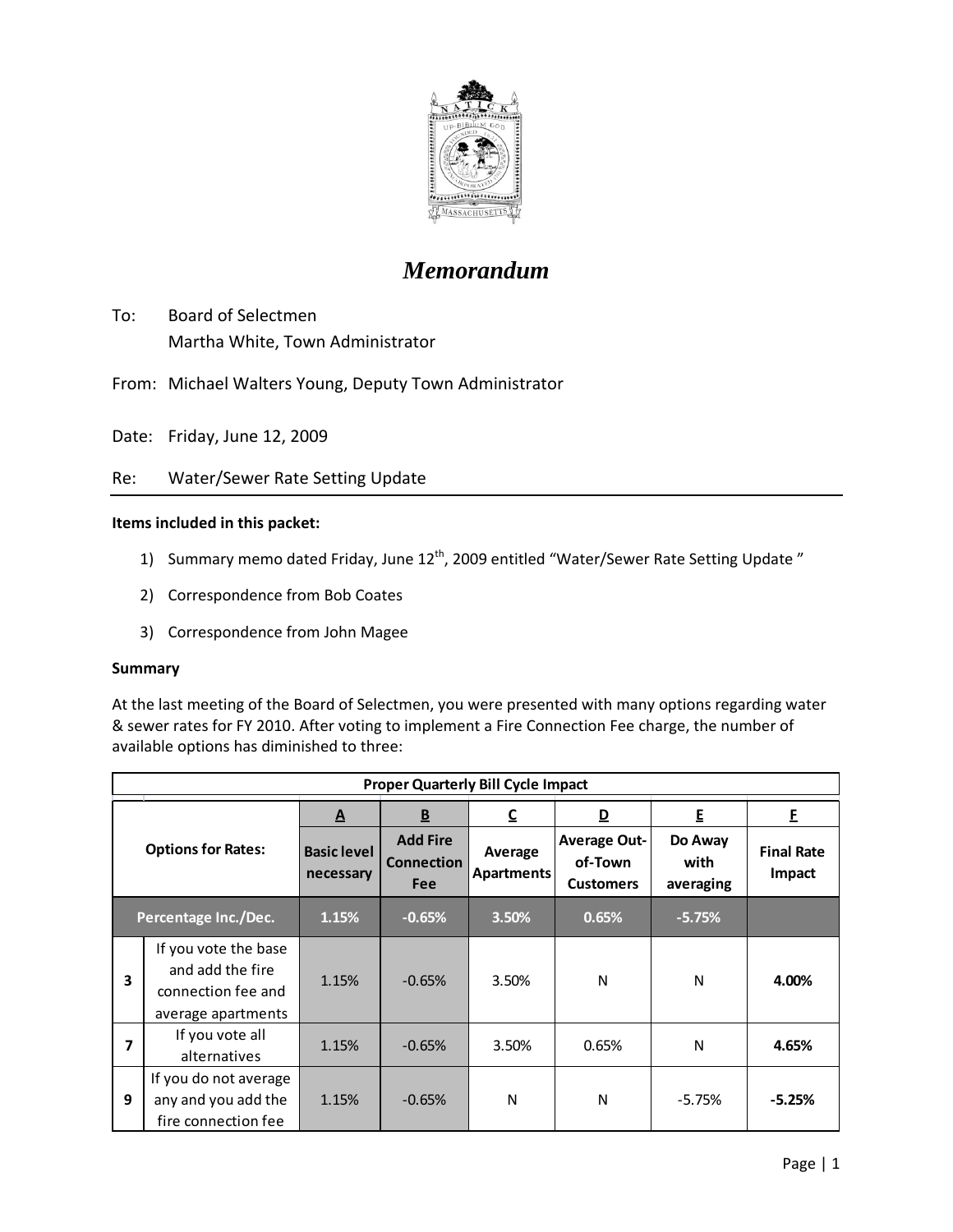The categories shaded in white are those which remain to be voted upon – whether or not to average apartments and out-of-town customers or to do away with averaging entirely.

In tandem with narrowing the options to three, the Board was asked by administration to wait for the opinion of Town Counsel in regards to several questions which had arisen in response to his research regarding the treatment of customers receiving utility service under similar conditions. These questions included:

- 1) Can Condominiums and Apartment Complexes be treated differently in terms of billing (i.e. to average or not to average) if they both receive water from a master meter?
- 2) Can out-of-town customers be treated differently in terms of billing (i.e. to average or not to average) than condominium properties if they both receive water from a master meter? (As importantly, does the status of out-of-town customers in any way negate or change their standing in the context of procuring, receiving, or charging for the service of water?)
- 3) Can multi-family properties (i.e. two-, three-, and four- family units) be treated differently in terms of billing (i.e. to average or not to average) if they too receive water from a master meter?

At the time of this memorandum, staff has yet to receive the opinion from Town Counsel and therefore has no recommended action concerning these questions.

## **Recommended Action:**

1) **Delay vote on water & sewer rates until June 22nd when the Board and staff have sufficient time to review advice of Town Counsel in this matter.**

Staff will be available to answer questions.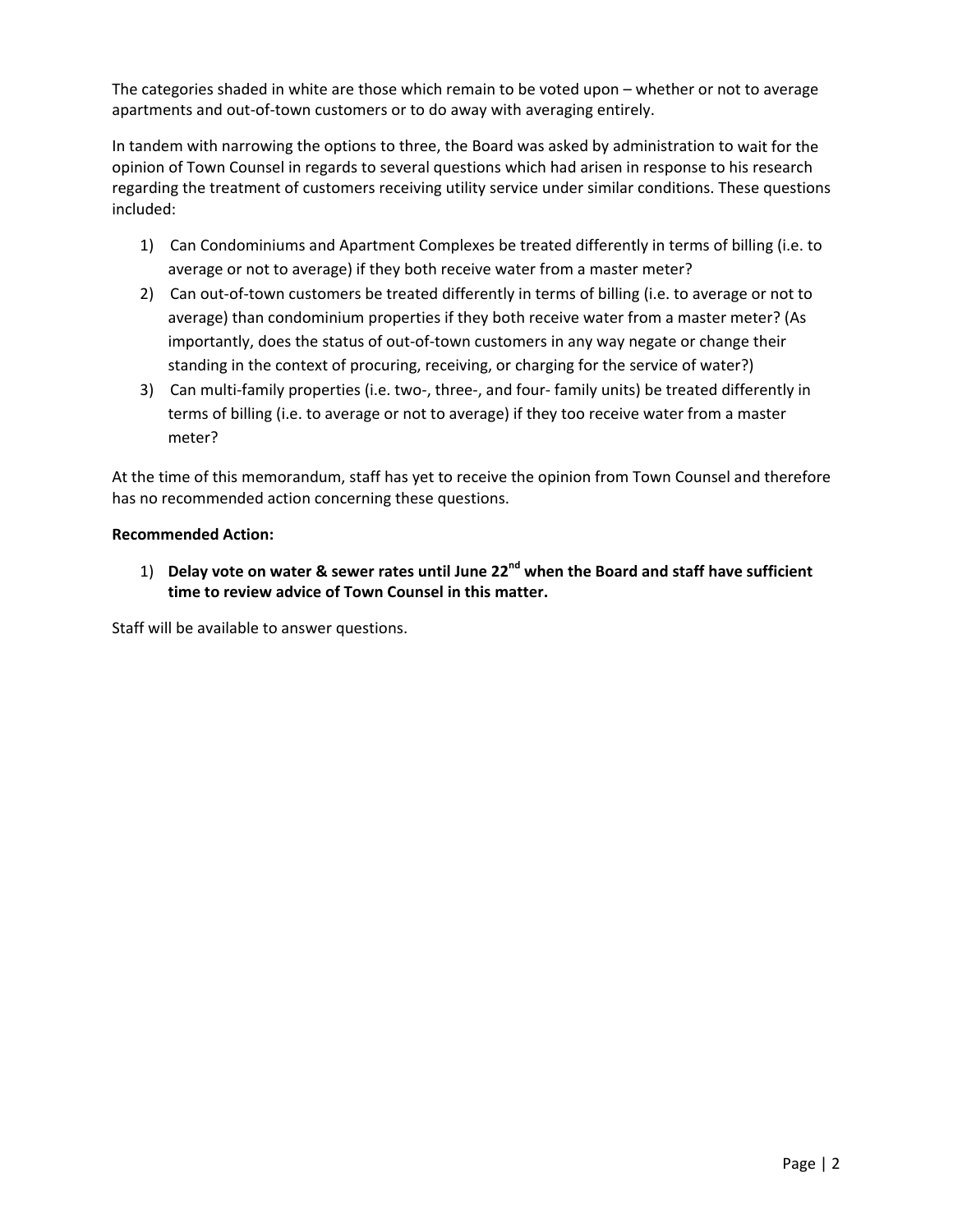4 Meadowbrook Road Dover, MA 02030 June 8,2009

Mr. Michael Walters Young Deputy Town Administrator 13 E. Central St. Natick, MA 01760

Dear Mr. Young:

Your water rate presentation at the June 1, 2009 Board of Selectmen's meeting with respect to an earlier Massachusetts legal precedent (no rate discrimination for same service under similar conditions) was very informative.

I imagine that Staffwill be preparing a water rate recommendation for the Selectmen for how condominiums, apartments and out-of-town users should be handled. I would like to call your attention to a clause in the 1992 Elm Bank Agreement and request that you keep it in mind when making your recommendation.

(7e) Natick shall charge Dover residents receiving water from the Elm Bank water supply on a quarterly basis the same rate charged Natick residents, less any unrelated water charges or surcharges.

I know that you already have a copy ofthe Elm Bank Agreement but I am attaching a copy for your convenience.

Please do not hesitate to contact me should you want to discuss this further or need additional information.

Sincerely,

Pobert E. Contes

Robert E. Coates, Trustee Meadowbrook Water Trust

cc: M. White, Natick Board of Selectmen, MWT Trustees, GRRT Trustees attachment: Agreement Between the Towns of Dover and Natick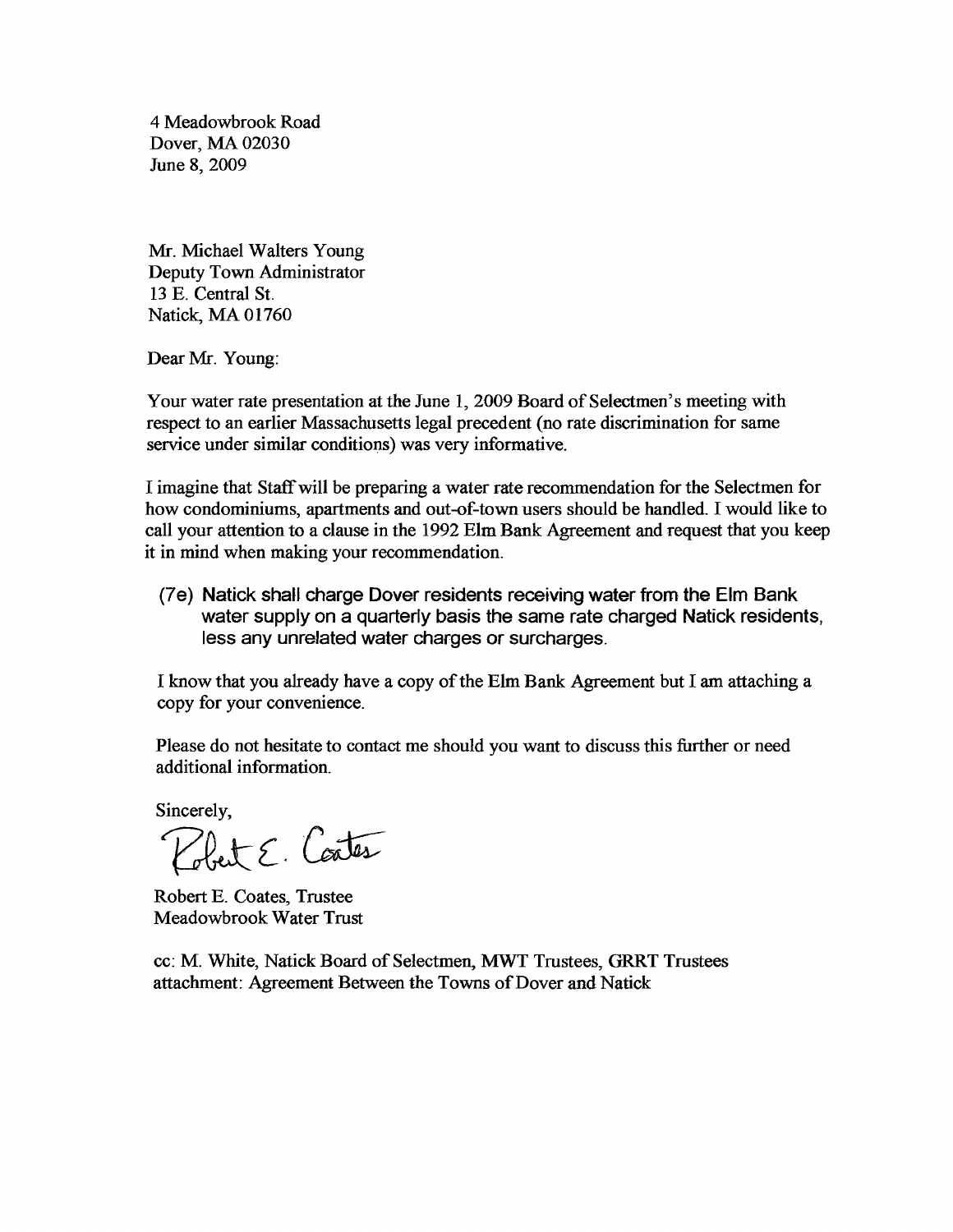AGREEMENT BETWEEN THE TOWNS OF DOVER AND NATICK

- Whereas; the Elm Bank Water Supply should be developed as a local water supply in accordance with the provisions of Chapter 624 of the Acts of 1986, and
- Whereas; the Town of Natick, as the lead community named in the Four Town Water Agreement entered into between the towns of Dover, Natick, Needham and Wellesley on December 17, 1985, shall develop the Elm Bank water supply as per this agreement, and
- Whereas; the Town of Dover may have need of a portion of the Elm Bank water in the future, and has rights to Ī share in 50% of the water which the Town of Natick withdraws from the Elm Bank aquifer, and
- Whereas; development of the water transmission lines should be in a manner that minimizes future costs to the Town of Dover to share in that water supply,

Therefore be it agreed:

**Contract Contract Contract Contract Contract Contract Contract Contract Contract Contract Contract Contract Contract Contract Contract Contract Contract Contract Contract Contract Contract Contract Contract Contract Contr** 

- 1. This Agreement between the Towns of Dover and Natick supersedes all previous agreements only to the extent that they are inconsistent with this agreement between the two towns relative to the Elm Bank property and the development of the water supply on that property.
- 2. The Town of Natick will obtain all necessary permits from appropriate aqencies of the Commonwealth of Massachusetts for the development of the Elm Bank water supply.
- 3. The Town of Natick will obtain all necessary easements and other property interests on the Elm Bank property from the Commonwealth of Massachusetts as required for the development and transmission of that water supply.
- 4. The Town of Dover will acquire all necessary easements for the water transmission lines and electrical conduits-required for the development of the Elm Bank water supply in Dover outside the Elm Bank property.
- 5. The Town of Dover shall grant to the Town of Natick a license to construct and maintain water-lines in Dover as described in Item 4 of this Agreement.
- 6. The Town of Natick shall provide funds for all planning, enqineering, construction, maintenance, and operational costs related to the development and transmission of water from the Elm Bank water supply.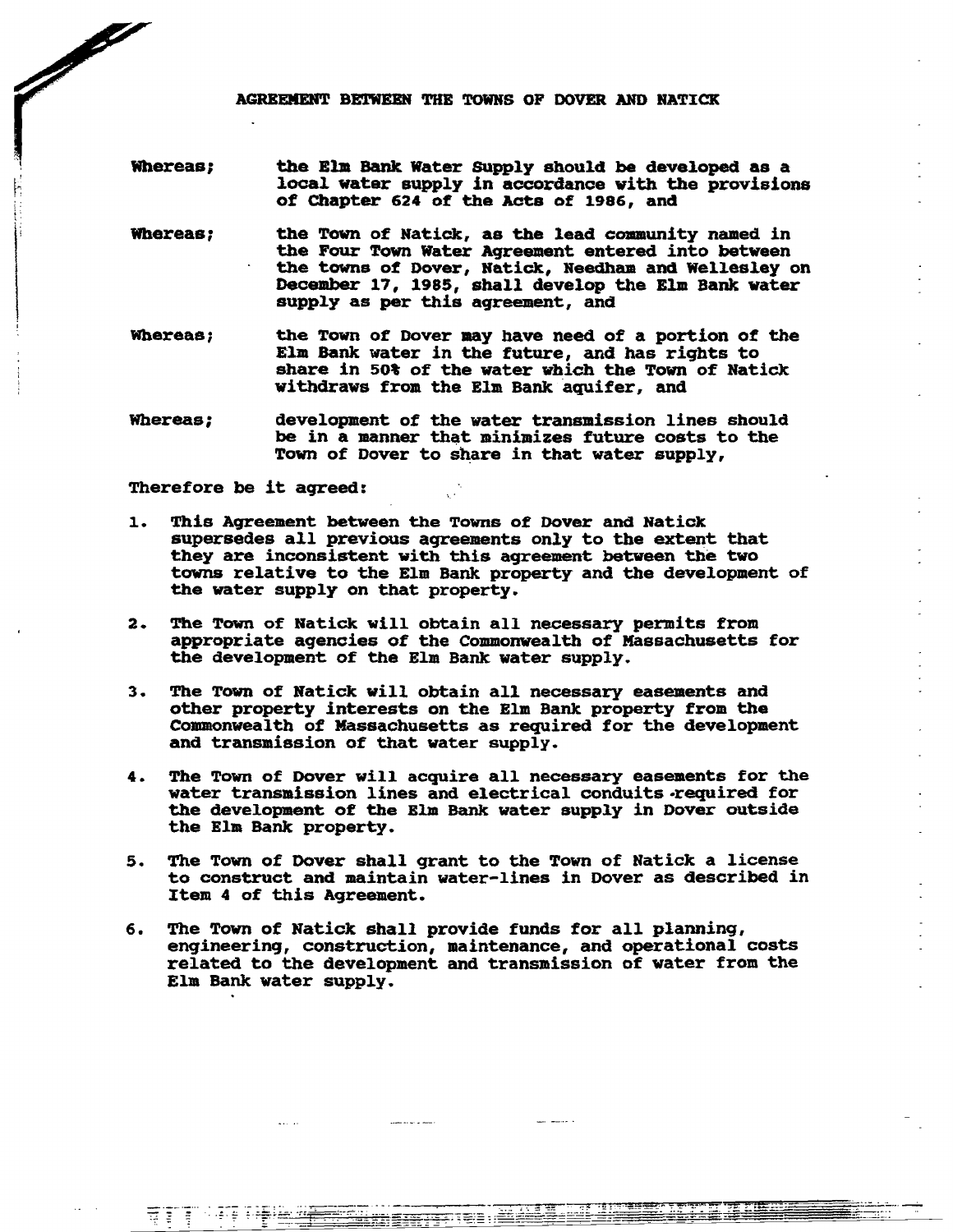7. Unless and until the Town of Dover decides to utilize water from the Elm Bank water supply, no costs for the development of that water supply will be imposed on the Town of Dover.

If the Town of Dover decides to sbare in the use of the Elm Bank water in accordance with this agreement, the cost for such use will be as follows:

a. Dover's share in all historic costs for the Town of Natick for the development of the water supply will be in accordance with the following formula.

 $C \times (A/B)$ 

Defined as follows:

**Contract Contract Contract Contract Contract Contract Contract Contract Contract Contract Contract Contract Contract Contract Contract Contract Contract Contract Contract Contract Contract Contract Contract Contract Contr** 

- $A =$  Actual gallons used by Dover residents for the previous quarter
- $B = Total$  developed yield of the Elm Bank water supply as determined by the Department of Environmental **Management**
- $C = Total$  development costs of the Town of Natick
- b. The Town of Dover shall give six months notice to the Town of Natick prior to connection to the system.
- c. This formula shall also apply to future capital improvements related solely to the Blm Bank water supply, subject to the approval of both the towns of Dover and Natick.
- d. Dover shall pay 100% the costs of mains laid by the Town of Dover for the benefit of Dover residents.
- e. Natick shall charge Dover residents receiving water from the Blm Bank water supply on a quarterly basis the same rate charged for Natick residents, less any unrelated water charges or surcharges.
- 8. The water transmission lines from the Elm Bank property shall be located in 'l'urtle Lane and Dover Road in Dover, and Dover Road and Pleasant street in Natick. The cost of installing and maintaininq these lines shall be the sole responsibility of the Town of Natick.
- 9. The Town of Natick agrees to fulfill those obligations approved by the Dover Town Meeting on September 30, 1991, as set forth in Article 5 which addresses the benefits to be accrued by Turtle Lane residents in Dover.

- 2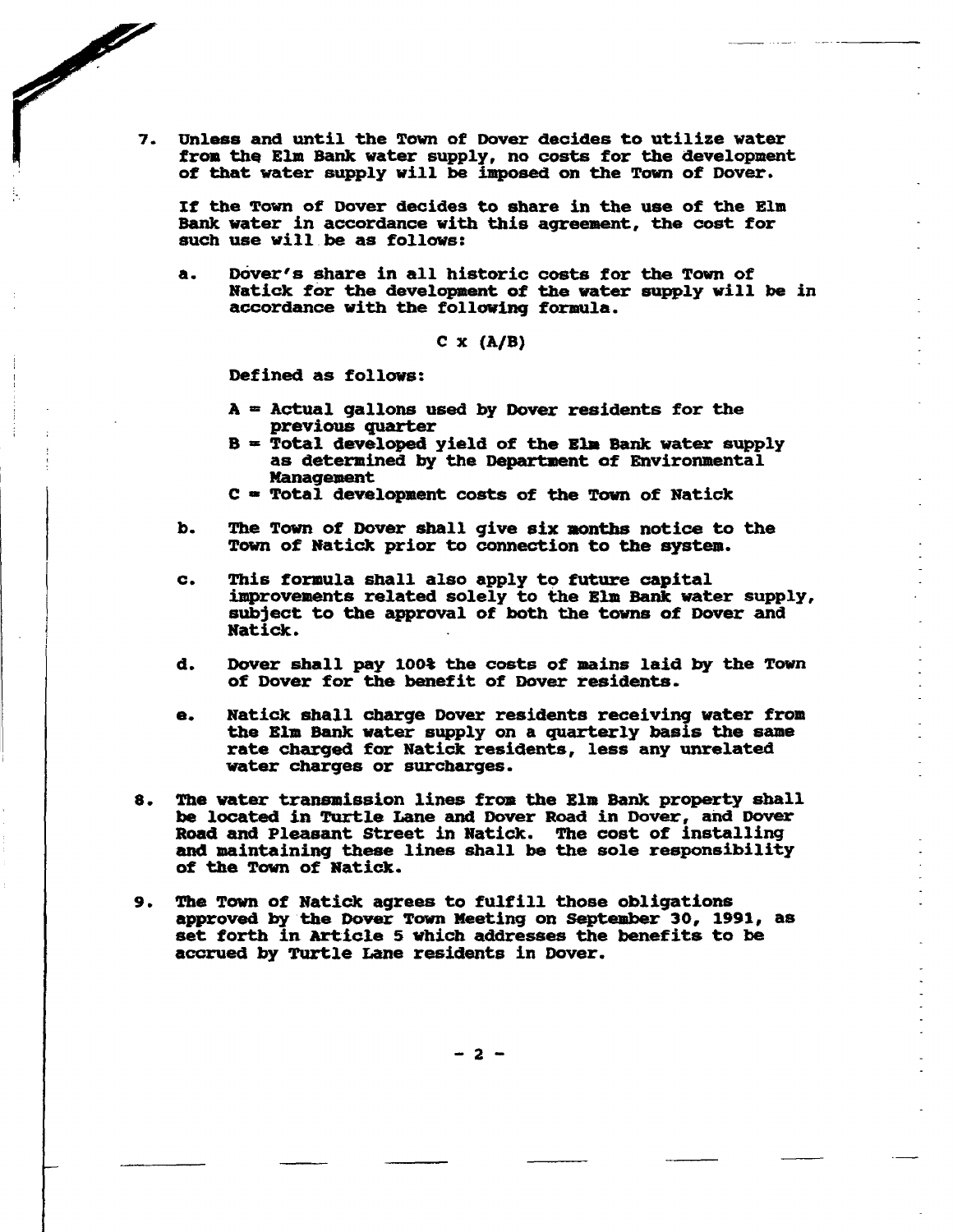- 10. At the intersection of Dover Road and Main Street a water main will be laid across Dover Road and capped at the beginning of Main ftreet. The Town of Natick will cooperate with the Superintendent of Streets in Dover to insure that all hardware to be installed is of an adequate nature for fire protection purposes for the Town of Dover.
- 11. The Town of Natick will run water main stubs from the transmission line in Turtle Lane and Dover Road to the property line of all residents abutting the portions of those streets in which the Town of Natick is laying the water transmission lines. (See Town of Dover Assessor's map attached).
- 12. Upon completion of the construction of the water main in Dover Road in Dover, the Town of Natick shall repave in its entirety that portion of Dover Road.
- 13. The Town of Natick shall install and maintain a package booster pump station to improve the water pressure to the Dover and Natick residents served by the present water line in Glen street. The goal of such pump station is to provide a minimum of 20 lbs./sq. inch of pressure.
- 14. The Town of Natick shall install and the Town of Dover shall maintain two hydrants on Dover Road and two hydrants on Turtle Lane.
- 15. The Town of Natick shall make all reasonable efforts to inform and seek the concurrence of the Selectmen's Office of the Town of Dover of all project related activities. Representatives of the Town shall meet if necessary to keep all parties informed of all project activity and of the progress of the project.
- 16. Any and all other approvals and/or special legislation required for effecting this project shall be filed by the towns of Natick and Dover jointly.

The specifications prepared by the Town of Natick for bidding the construction of this project shall contain special language which requires the contractor to pay all expenses related to the hiring of Dover Special Police details which are deemed necessary for this project.

17. Low water flow of the Charles River shall not interfere with the flow of water to Dover resulting from this agreement.

BOARD OF SELECTMEN. TOWN OF NATICK

BOARD OF SELECTMEN. TOWN OF DOVER DATE: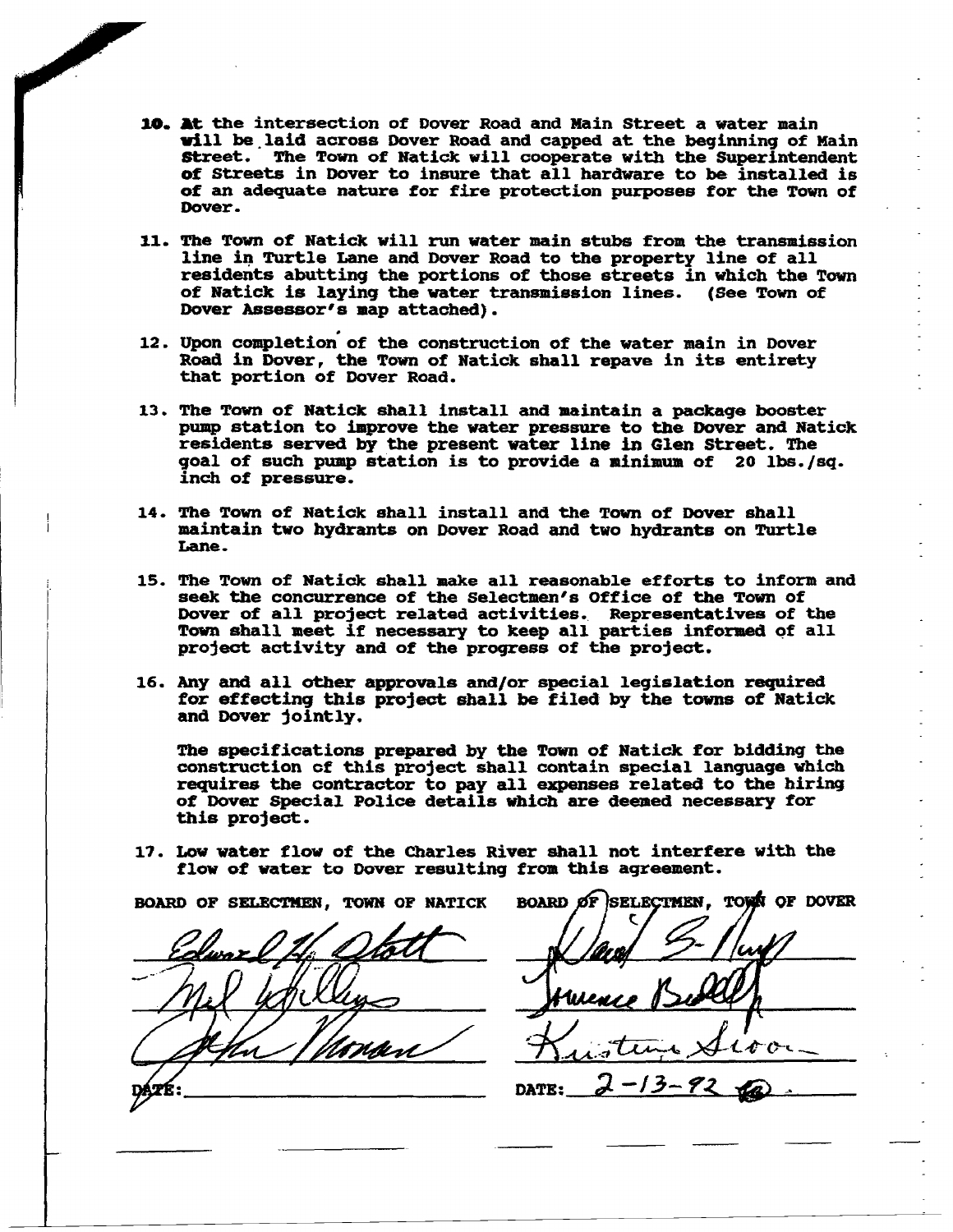# Walters Young, Michael

| From:    |  |
|----------|--|
| Sent:    |  |
| То:      |  |
| Cc:      |  |
| Subiect: |  |

John Magee [mageejo@cs.bu.edu] Monday, June 08, 2009 10:55 AM Walters Young, Michael White, Martha; Selectmen Water and Sewer rate setting comments,

Michael,

This email entails my additional comments for the Water and Sewer rate setting. I realize the public hearing is closed, but I also assume you will be presenting additional information.

The Brand v. Billerica case is interesting. I read the actual case decision. At the time, Billerica had a declining water tier system, so that large (commercial) users essentially got a volume discount. The complaint was arguing that the master-metered complex had a right to this volume discount which was lower than the rate individual residents typically paid. The decision says that since the master-metered users will be residential dwellings, it is similar conditions to individual residents. I would argue that this precident is the same for Natick's situation, and that only by continuing averaging for multiple-dwelling unit master-meters will we be charged similar rates for the similar residential use.

On the \$5/bill issue, as I believe is obvious in my original emails, I did not intend to fight tooth and nail. I was well aware of being overly antagonistic and thought the cost in good-will would be greater than the savings. However, I feel compelled to respond to some of the comments that I heard at the last hearing.

First, I truely believed that there was an unintentional error in the billing department - that the policy had potentially be miscommunicated, and that actual minutes were not available for 6 months didn't help either. I honestly thought that by pointing out the discrepancy, the error would simply be corrected without much of an issue.

Some of the comments I heard I think unjustly paint this argument as being more than it is intended to be. Comments similar to these were made (not exact quotes):

"Mr. Magee thinks the condos shouldn't have to pay this when everybody else has to pay this"

"if the \$5 fee were not charged to each condo unit, it would unfairly discount the condos"

"Would Mr. Magee rather have the \$5 fee removed or have the averaging removed"

A fee is required to be used to cover the actual expenses for which it is being charged. Single family residences have a single meter - they receive a service of having their water usage individually metered and billed. Condo dwellings do not receive this service individually, we receive it on a per-building or per-complex basis. It does not make sense (and in fact is not legal) to charge people a service fee who are not receiving a service. See below for the relevant case law.

This would be like saying "Mr. Magee doesn't think he should have to pay vehicle registration fees when everybody else has to pay it". Seems like I'm being unreasonable right? But if I tell you that I do not have a car, the entire picture changes!

The \$5 fee per meter issue should not be related to the implementation of averaging. The averaging is to correct an inequity that was created by the system in the first place. Consider this: if the town had flat rates from the start, which would have negated the need for averaging altogether, and then decided to implment at \$5 per meter fee, I doubt there would be any discussion of counting the number of dwellings a meter serves and multiplying the fee by